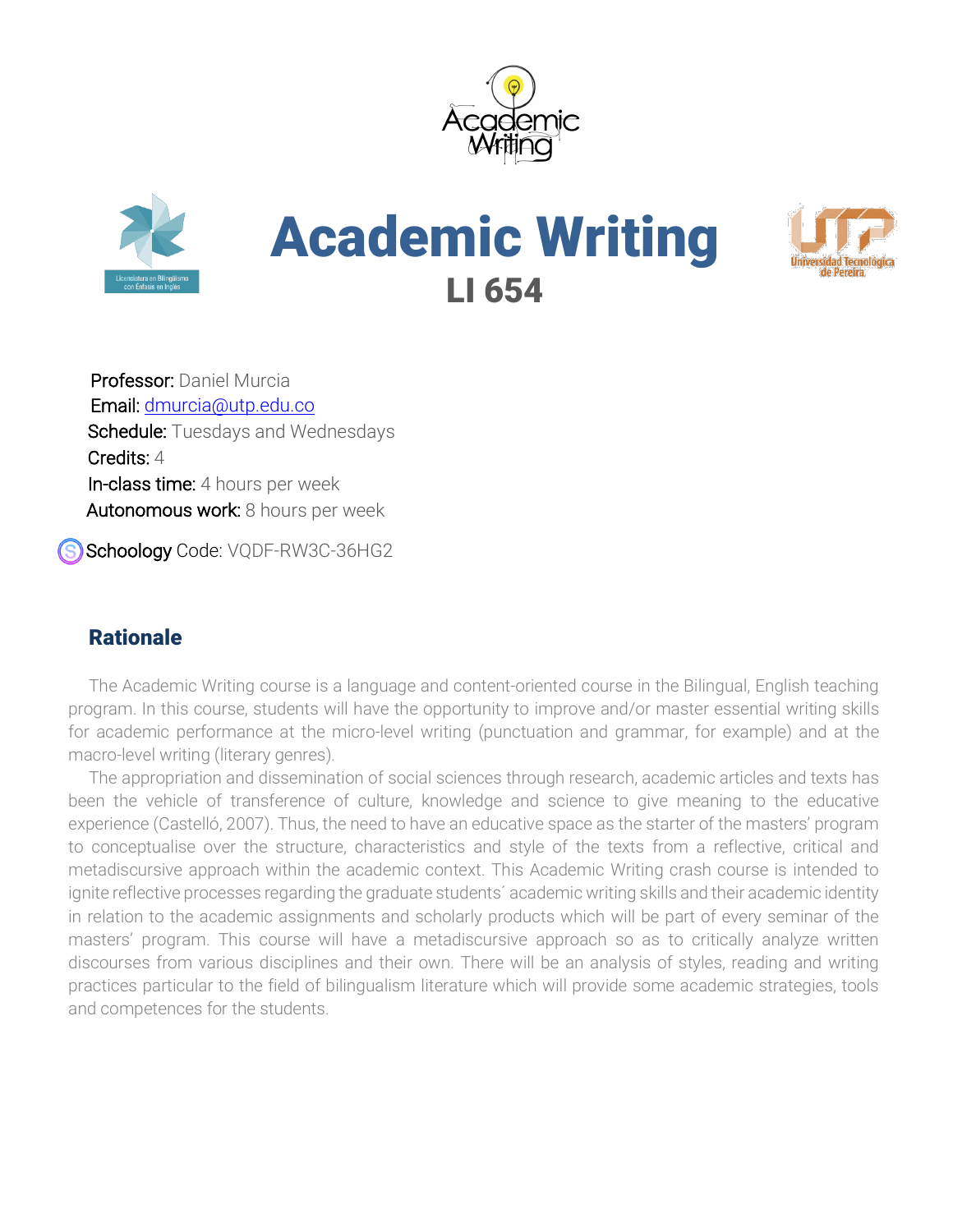

## General competences

The course will enable students to:

- 1. Improve their writing skills, specifically in their linguistic, discourse and functional competences.
- 2. Develop critical thinking skills by means of reading and writing professionally and academically.
- 3. Read and understand the structure of academic texts, with a focus on critical thinking and evaluation.
- 4. Analyze the required components of an assessment tasks and standardized tests.

## **Specific competences**

## **Critical Reading**

- Provide explanations for events or ideas that are presented in the text.
- Read a text by comparing its historical, biographical, and cultural contexts to their own experience.
- Self-monitor the understanding of a reading text by asking themselves questions about it.
- React to what they read by stating their position on current issues.

## **Writing**

## **Linguistic:**

- Link a series of shorter, discrete simple elements into a connected, linear sequence of points.
- Use reasonably and accurately a repertoire of written language "routines" and patterns associated with academic texts.

## **Pragmatic:**

● Write a repertoire of language texts that enable students to deal with everyday situations, predictable and or academic content.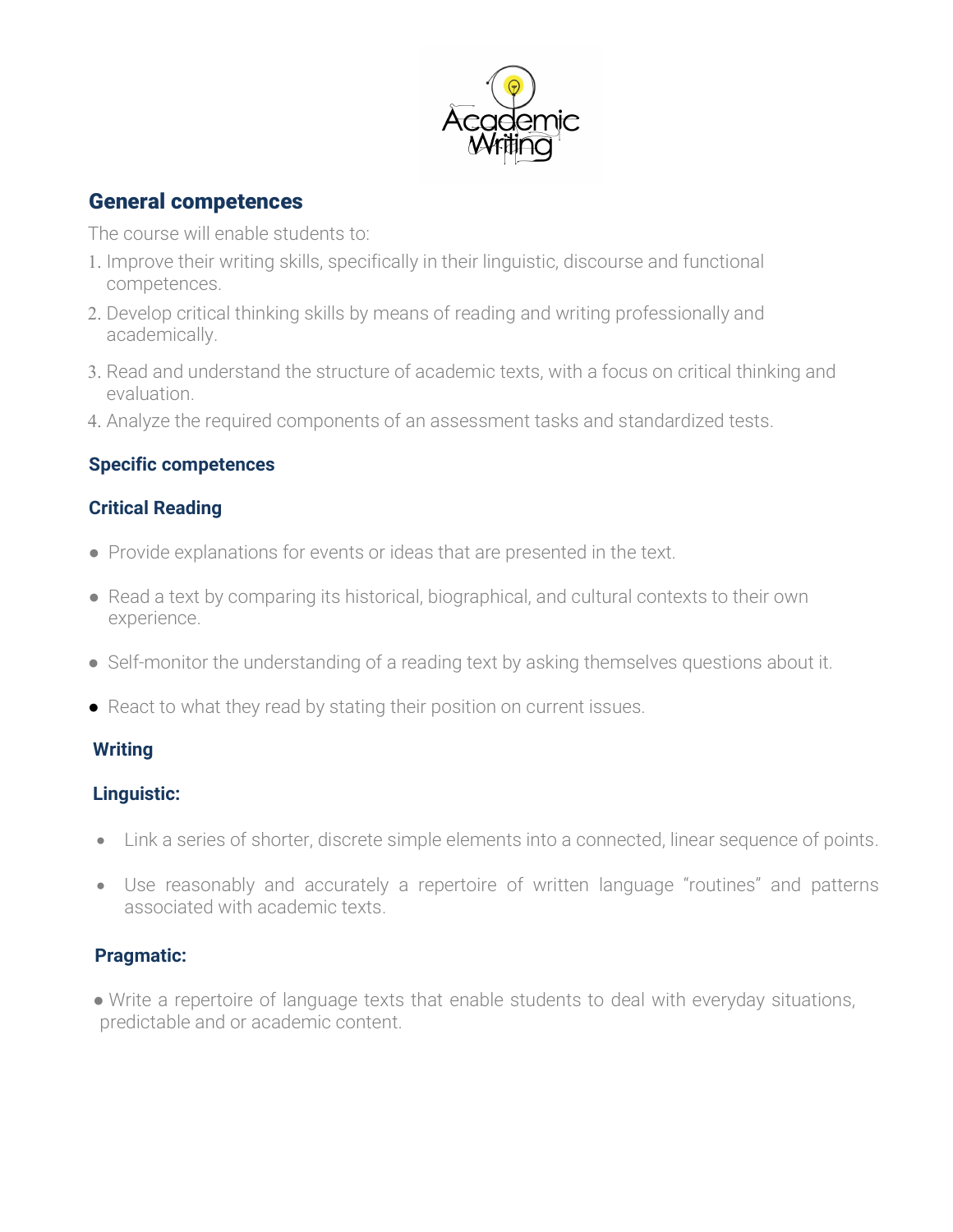

#### **Sociolinguistics:**

● Articulate and respond to basic and academic language functions, such as information exchanges, requests and statements of opinions.

## **Critical Thinking:**

- Write an essay or report developing an argument, giving reasons in support of or against a particular point of view and explaining the advantages and disadvantages of various options.
- Synthesize information and arguments from a number of sources.

#### **Learning Outcomes:**

| Resultados de aprendizaje:            | Resultados de aprendizaje: Academic Writing                     |
|---------------------------------------|-----------------------------------------------------------------|
| Licenciatura en Bilingüismo           |                                                                 |
| R1: Utiliza el español y el inglés    | Lee de manera crítica textos académicos en inglés y             |
| con altos niveles de suficiencia en   | en español identificando eventos o ideas principales            |
| el ámbito social, académico y         | y el contexto sociocultural.                                    |
| profesional, y con consciencia        |                                                                 |
| intercultural relacional, funcional y | Sintetiza información sobre los procesos de escritura           |
| crítica.                              | académica expuesta en artículos científicos.                    |
|                                       |                                                                 |
|                                       | Realiza presentaciones sobre temas relacionados                 |
|                                       | con la enseñanza y el aprendizaje de la escritura<br>académica. |
|                                       |                                                                 |
|                                       | Escribe descripciones, reflexiones, síntesis, y                 |
|                                       | ensayos de opinión sobre temas contemporáneos y                 |
|                                       | relacionados con la escritura académica.                        |
|                                       |                                                                 |
| R2: Planea e implementa, de forma     | Diseña e implementa lecciones cortas de gramática.              |
| flexible y creativa, actividades de   |                                                                 |
| enseñanza y aprendizaje que           |                                                                 |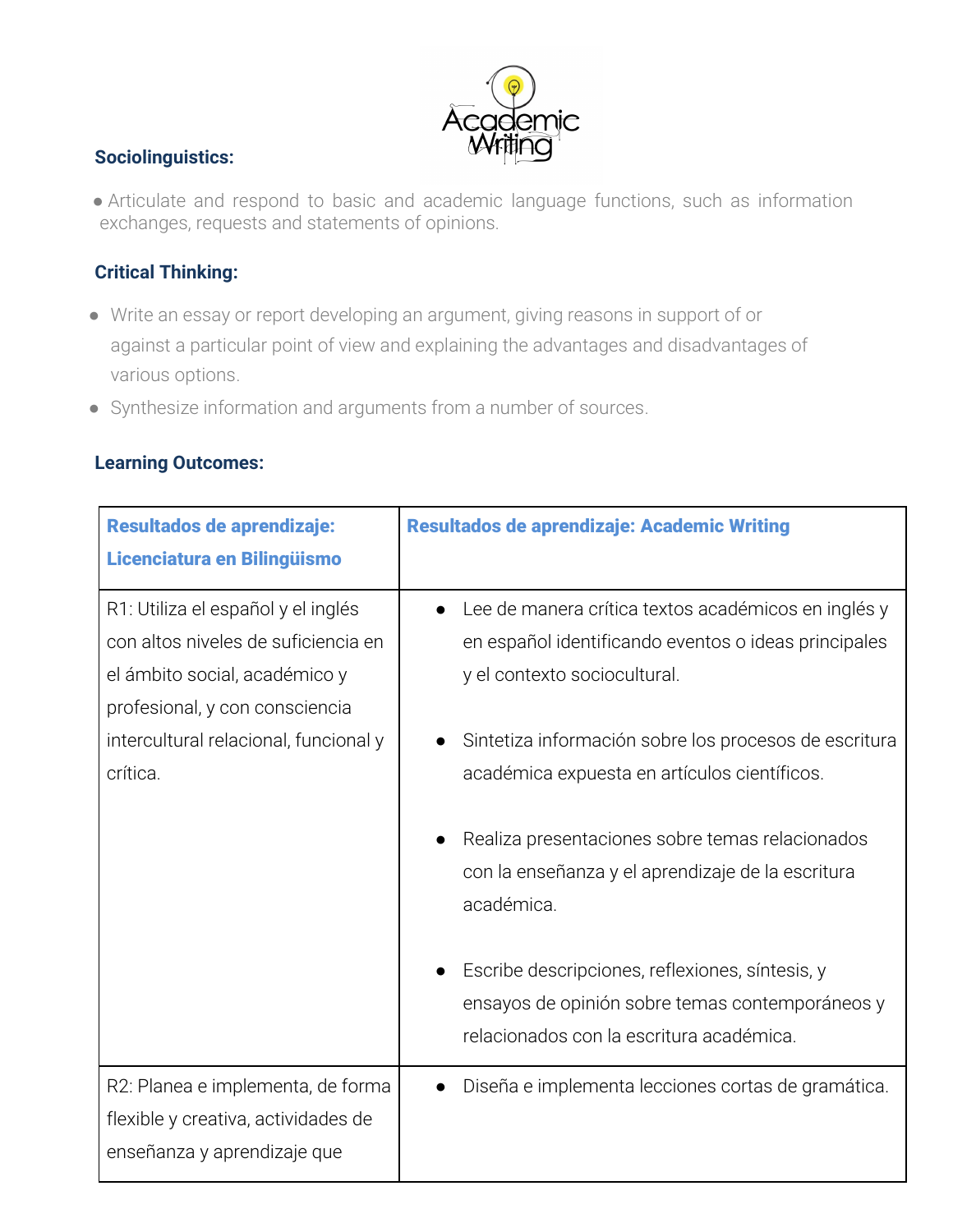| generen ambientes propicios para<br>el desarrollo de procesos bilingües<br>de los estudiantes, aplicando<br>saberes generales y pedagógicos,<br>las teorías de la lingüística<br>aplicada y la didáctica de las<br>lenguas, las políticas educativas y<br>lingüísticas para responder a las<br>necesidades cognitivas,<br>lingüísticas, afectivas, socio-<br>culturales y económicas de<br>diversos contextos educativos/los<br>educandos. | cademic                                               |
|--------------------------------------------------------------------------------------------------------------------------------------------------------------------------------------------------------------------------------------------------------------------------------------------------------------------------------------------------------------------------------------------------------------------------------------------|-------------------------------------------------------|
| R3: Incorpora reflexivamente y con                                                                                                                                                                                                                                                                                                                                                                                                         | Utiliza diferentes instrumentos online para           |
| criterio pedagógico el uso de las                                                                                                                                                                                                                                                                                                                                                                                                          | desarrollar diferentes.                               |
| TIC en el desarrollo de procesos                                                                                                                                                                                                                                                                                                                                                                                                           | Utiliza software para el diseño de posters como parte |
| educativos.                                                                                                                                                                                                                                                                                                                                                                                                                                | de un concurso de escritura.                          |
| R4: Analiza, diseña y adapta                                                                                                                                                                                                                                                                                                                                                                                                               | Analiza una clase de enseñanza del inglés como        |
| instrumentos y estrategias para                                                                                                                                                                                                                                                                                                                                                                                                            | segunda lengua y reflexiona sobre sus componentes     |
| evaluar y autoevaluar tanto el                                                                                                                                                                                                                                                                                                                                                                                                             | y la efectividad de las estrategias utilizadas.       |
| desarrollo bilingüe y bicultural de                                                                                                                                                                                                                                                                                                                                                                                                        | Escribe un ensayo descriptivo sobre los tres          |
| los estudiantes como su propia                                                                                                                                                                                                                                                                                                                                                                                                             | momentos de una lección y las diferentes estrategias  |
| práctica educativa a fin de                                                                                                                                                                                                                                                                                                                                                                                                                | de manejo de clase.                                   |
| reflexionar y plantear acciones de                                                                                                                                                                                                                                                                                                                                                                                                         | Evalúa ensayos de opinión de sus compañeros           |
| mejora que promuevan su                                                                                                                                                                                                                                                                                                                                                                                                                    | utilizando una rúbrica donde califican y              |
| desarrollo profesional.                                                                                                                                                                                                                                                                                                                                                                                                                    | retroalimentan a los autores.                         |
| R5: Construye, gestiona e                                                                                                                                                                                                                                                                                                                                                                                                                  | Toma decisiones grupales en relación a los temas y    |
| implementa propuestas                                                                                                                                                                                                                                                                                                                                                                                                                      | el diseño del póster en el concurso de escritura      |
| estratégicas de trabajo en su                                                                                                                                                                                                                                                                                                                                                                                                              | académica.                                            |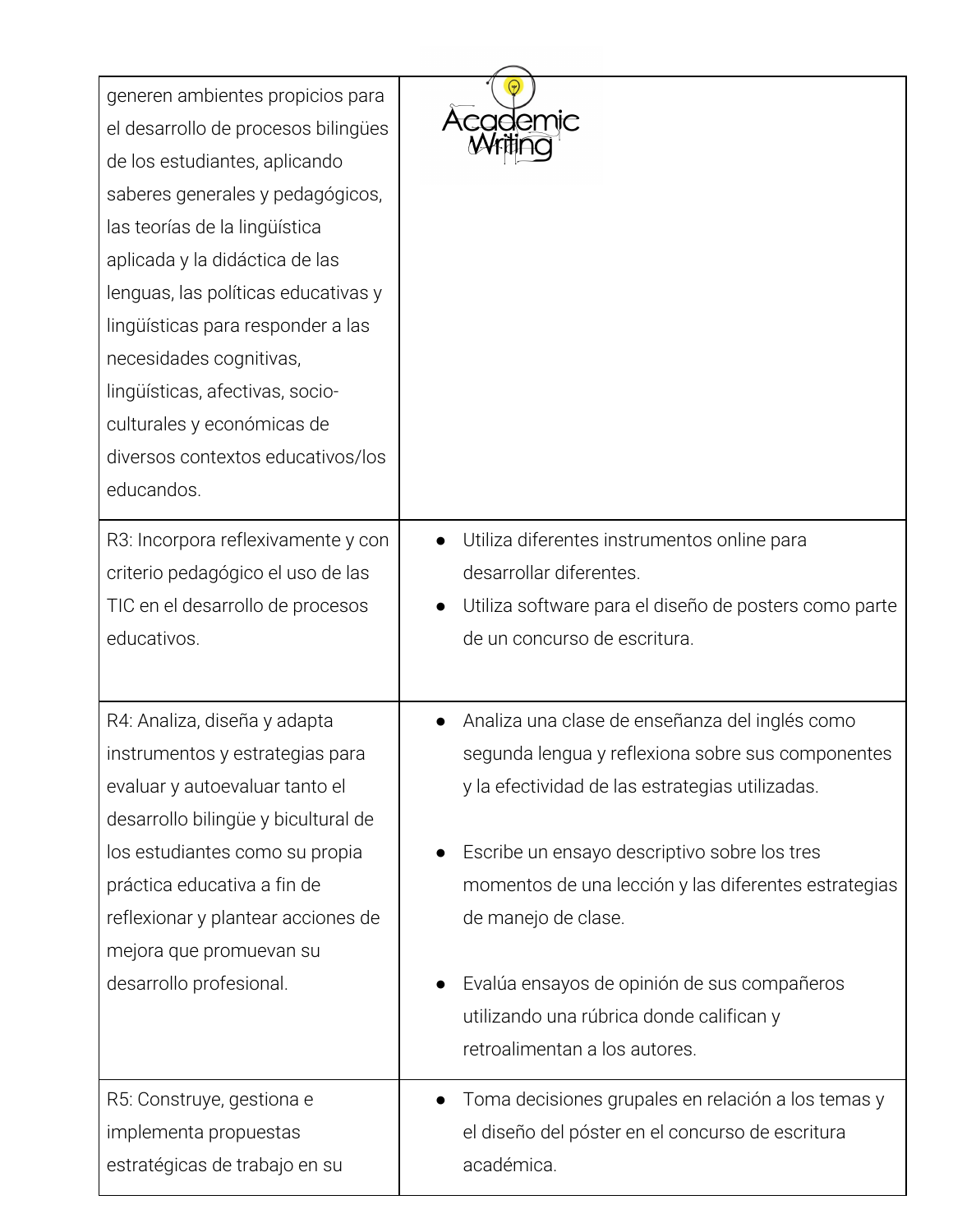| campo profesional<br>fundamentadas en principios<br>disciplinares, pedagógicos,<br>investigativos e interculturales<br>como resultado del trabajo<br>colaborativo en el que hace uso de<br>sus fortalezas, habilidades propias<br>y del colectivo.                                                | cademic                                                                                                                                                                                                                                            |  |  |
|---------------------------------------------------------------------------------------------------------------------------------------------------------------------------------------------------------------------------------------------------------------------------------------------------|----------------------------------------------------------------------------------------------------------------------------------------------------------------------------------------------------------------------------------------------------|--|--|
| R6: Participa en espacios y<br>actividades institucionales,<br>curriculares y extracurriculares en<br>los que se apropia y desarrolla su<br>dimensión ética, socio política,<br>corporal y espiritual en pro de la<br>construcción de un Ethos<br>democrático, político y en<br>derechos humanos. | Genera una idea sobre su proyecto de grado,<br>procesando y sintetizando artículos científicos, y<br>asistiendo al coloquio de investigación de la<br>Licenciatura en Bilingüismo.                                                                 |  |  |
| R7: Apropia criterios de<br>sostenibilidad ambiental en la vida<br>profesional y cotidiana.                                                                                                                                                                                                       | Promueve la sostenibilidad y prácticas<br>$\bullet$<br>ambientalmente racionales, como políticas cero<br>papel y reducción de la huella de carbono (por<br>ejemplo, uso de transporte público o bicicletas) y el<br>uso de herramientas digitales. |  |  |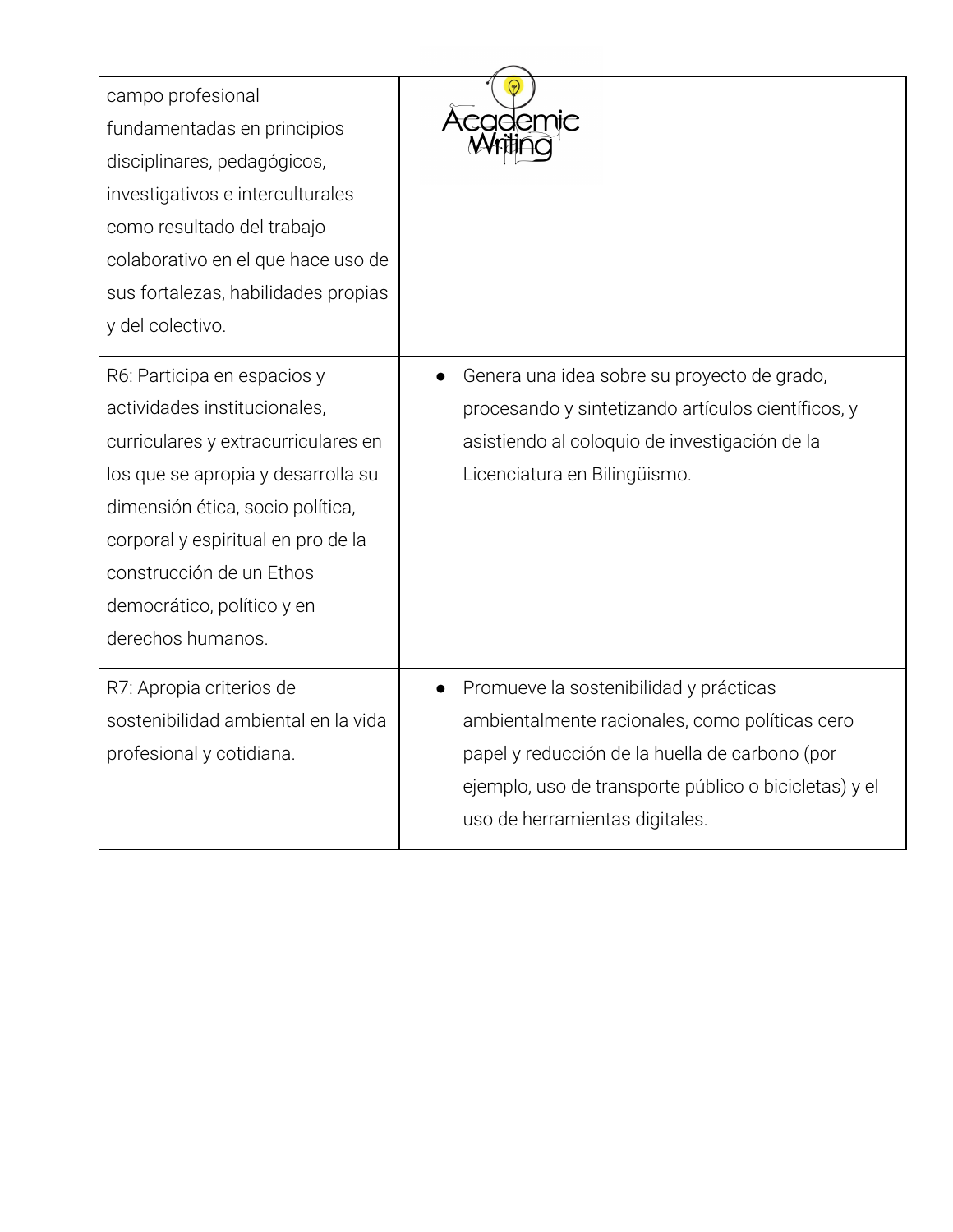

## Methodology

Students critically analyze written discourses from different disciplines such as models of registers and writing styles that serve as examples of effective practices in the field of academic scientific discourse. In this way, the course is based on a cycle of rhetorical awareness (Feak and Swales, 2012), which allows students to practice the use of common repertoires and expressions of the genre that are common in the writing of undergraduate writing. In this sense, the course will be segmented in two sections: the first on macro-structural considerations and, the second, on microstructural considerations of academic scientific writing. The course is developed synchronously and asynchronously with video call sessions in which class topics are presented so that students can develop the activities loaded on the platform Schoology.

#### The content and methodology of the course incorporate elements of these four pedagogical models:

**Humanistic:** By means of reading assignments, classroom discussion and written tasks, students incorporate skills and concepts presented in the course into individual processes of intellectual, emotional, and spiritual growth that empower them to make meaningful contributions to society. In-class and out-of class activities aim to present English in ways that, respond to their needs and interests, promote affective engagement with the language and maximize opportunities to use English to communicate information, feeling and ideas.

**Socio-constructivist:** Students complete graded in-class and out-ofclass tasks, and select from a variety of optional, independent activities according to their interests, needs, and individual learning styles. Work is evaluated considering students' assimilation of skills and concepts into diverse, personalized, individualized models of the English language and bilingual pedagogy.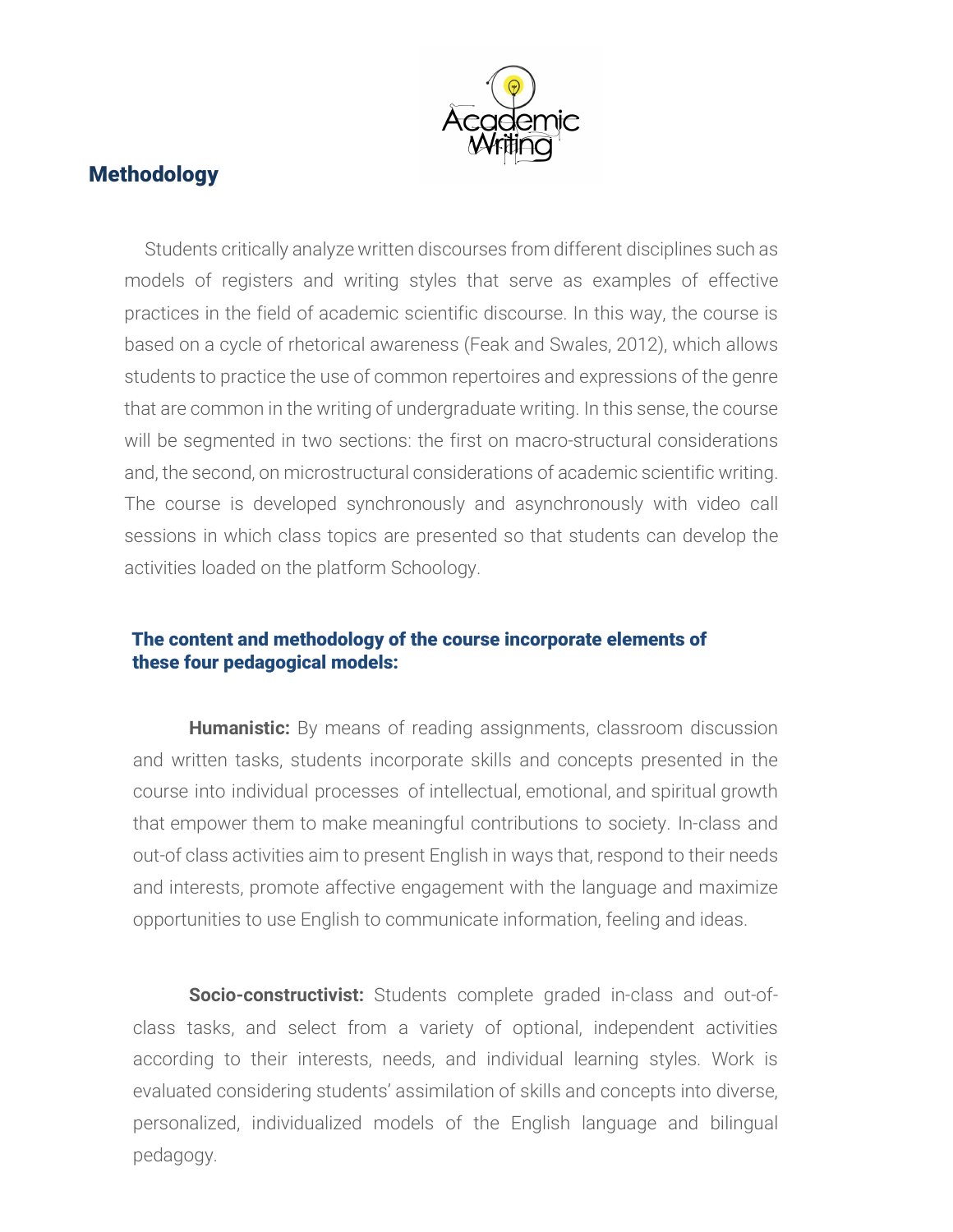

**Critical-reflexive:** Students are invited to critically examine their own models and beliefs concerning English and English language teaching in the context of ideas presented in the course. With the aid of the course facilitator (professor) students develop strategies in relation to their individual cognitive styles and thereby assume responsibility for their own learning.

**Content based:** Audio and written materials used for studying and practicing English language skills present content that enriches students' appreciation of the Anglophone culture, familiarizes them with theoretical concepts relating to EFL pedagogy, and provokes critical thinking and discussion.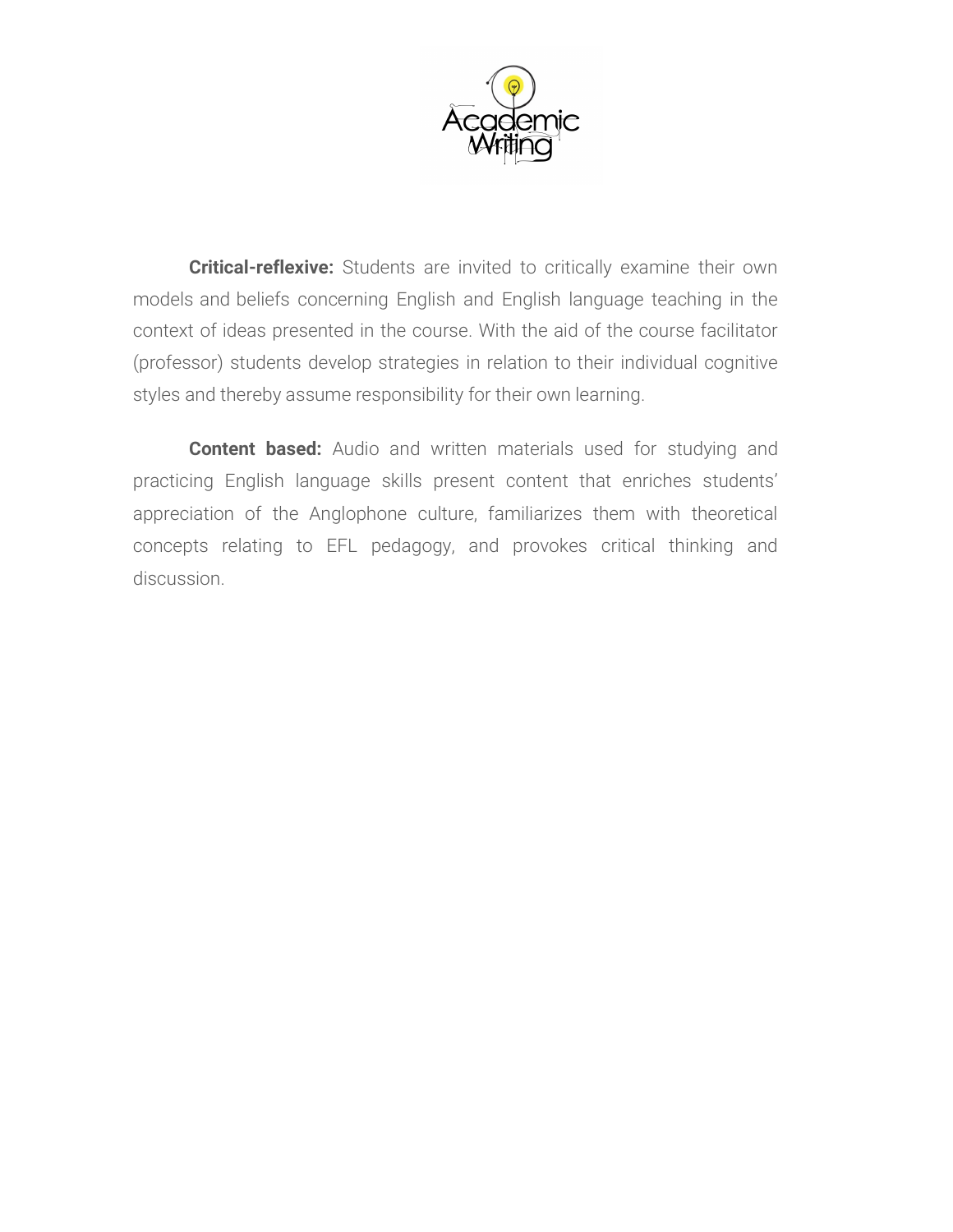

| *Week          | <b>Content units, topics and materials</b>                                                                                                                                                                                                                                                                                            | Reading(s) for each week                                                                                                                                                                                                                                                                                                                                                                                                                                                                                                |
|----------------|---------------------------------------------------------------------------------------------------------------------------------------------------------------------------------------------------------------------------------------------------------------------------------------------------------------------------------------|-------------------------------------------------------------------------------------------------------------------------------------------------------------------------------------------------------------------------------------------------------------------------------------------------------------------------------------------------------------------------------------------------------------------------------------------------------------------------------------------------------------------------|
| August         | Presentation of Course Program<br>Improving English language learners' academic<br>writing<br>Diagnostic Activity:<br>Use of writing strategies<br>Grammar Review - Practicing writing complex<br>sentences:<br>Using adjective clauses with subject relative<br>pronouns<br>TOEL reading practice: factual and negative<br>questions | Marulanda, N. & Martínez García J.<br>(2017). Improving English Language<br>Learners: A multi-strategy approach<br>for a multi-dimensional challenge. Pg.<br>$51 - 55$<br>Swales, J. & Feak, C. (2012).<br>Academic writing for graduate<br>students. University of Michigan<br>Task 1 and 2 Pg. 1-3<br>Maurer, J. (2006). General English:<br>Applied Grammar. N.Y: Longman.<br>Pg. 184, 185, 186, 190 (Advanced)<br>The complete guide to the TOEFL<br>Practice Test Pg. 27-30 (explanation)<br>and 40-42 (passage 3) |
| $\overline{2}$ |                                                                                                                                                                                                                                                                                                                                       | Maurer, J. (2006). General English:                                                                                                                                                                                                                                                                                                                                                                                                                                                                                     |
| September      | Grammar Review - practice writing complex                                                                                                                                                                                                                                                                                             | Applied Grammar. N.Y: Longman.                                                                                                                                                                                                                                                                                                                                                                                                                                                                                          |
|                | sentences (continue),                                                                                                                                                                                                                                                                                                                 | Ch. 20. Pg. 197, 198, 199, 200, 201,                                                                                                                                                                                                                                                                                                                                                                                                                                                                                    |
|                |                                                                                                                                                                                                                                                                                                                                       | 202, 203 (Advanced)                                                                                                                                                                                                                                                                                                                                                                                                                                                                                                     |
|                | Using adjective clauses with prepositions,                                                                                                                                                                                                                                                                                            |                                                                                                                                                                                                                                                                                                                                                                                                                                                                                                                         |
|                | quantifiers or nouns.                                                                                                                                                                                                                                                                                                                 | The complete guide to the TOEFL                                                                                                                                                                                                                                                                                                                                                                                                                                                                                         |
|                |                                                                                                                                                                                                                                                                                                                                       | Reading Practice Test Pg. 66-67                                                                                                                                                                                                                                                                                                                                                                                                                                                                                         |
|                | TOEFL reading practice: Inference questions.                                                                                                                                                                                                                                                                                          | (passage 1) and 71-73 (passage<br>3)                                                                                                                                                                                                                                                                                                                                                                                                                                                                                    |
|                |                                                                                                                                                                                                                                                                                                                                       |                                                                                                                                                                                                                                                                                                                                                                                                                                                                                                                         |
|                |                                                                                                                                                                                                                                                                                                                                       |                                                                                                                                                                                                                                                                                                                                                                                                                                                                                                                         |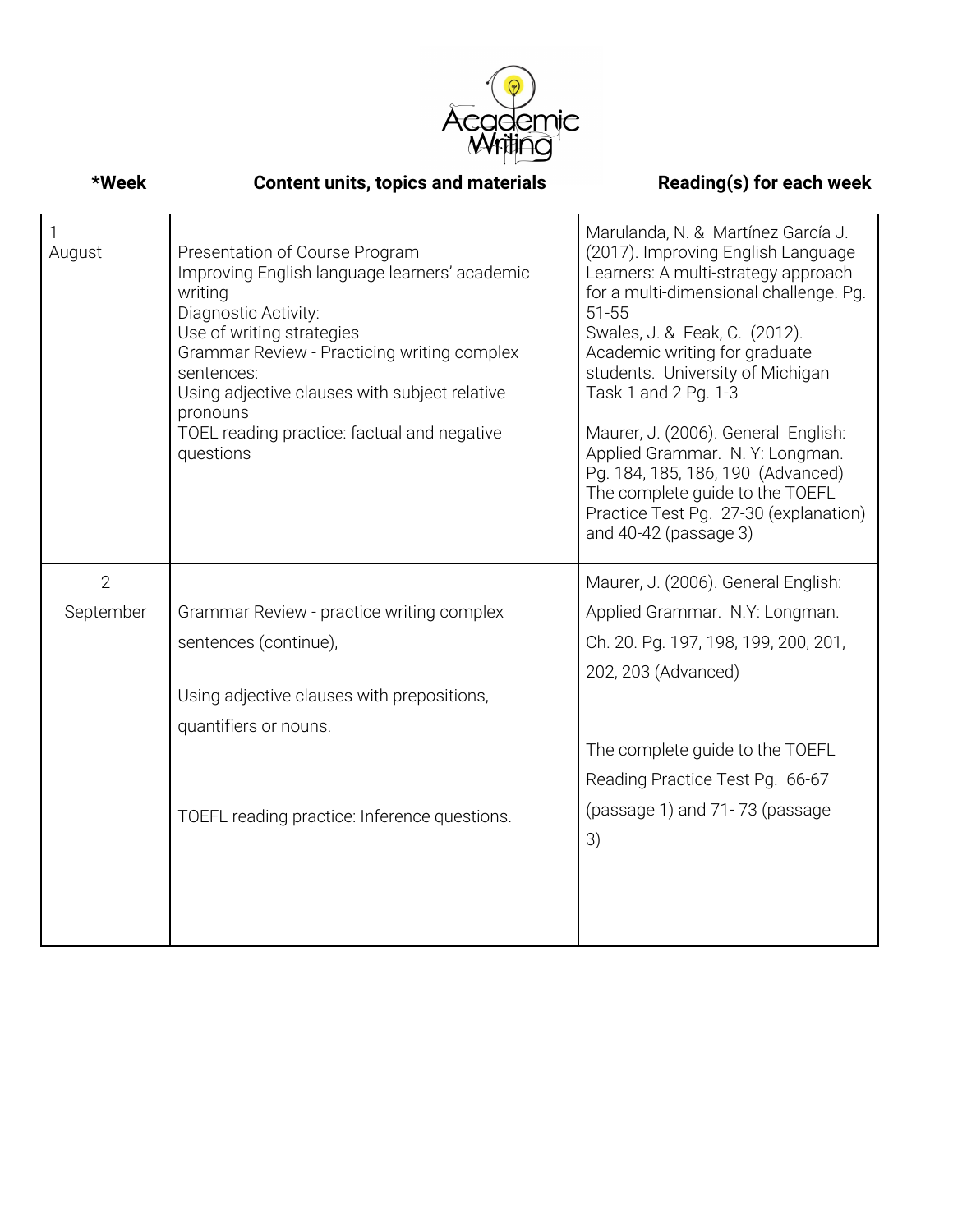|                | Academic                                                                                                                                                                                                                                                                                                                                           |                                                                                                                                                                                                                                                                                                                                                                                                                                                                                               |
|----------------|----------------------------------------------------------------------------------------------------------------------------------------------------------------------------------------------------------------------------------------------------------------------------------------------------------------------------------------------------|-----------------------------------------------------------------------------------------------------------------------------------------------------------------------------------------------------------------------------------------------------------------------------------------------------------------------------------------------------------------------------------------------------------------------------------------------------------------------------------------------|
| 3<br>September | Grammar review - parallelism<br>Sentences and fragments<br>Avoid run-on sentences and comma splices<br>Academic vocabulary practice - flow (cohesion<br>and coherence) - old-to new information - this<br>and these summary phrases, Task 21<br>Sentence connectors, punctuation<br>Task 18 and 19.<br>How to write a descriptive paragraph (TBD). | Pg. 248, 249, 250, 287,<br>288, 289 (Advanced) Pg. 354, 355,<br>356, 357 (Advanced) Pg. 435, 436,<br>437, 438,<br>(Advanced)<br>Swales, J. & Feak, C. (2012).<br>Academic writing for graduate<br>students. University of Michigan Pg.<br>16-28<br>Swales, J. & Feak, C. (2012).<br>Academic writing for graduate<br>students. University of Michigan<br>Task 16 Pg. 30-37<br>Swales, J. & Feak, C. (2012).<br>Academic writing for graduate<br>students. University of Michigan Pg.<br>43-48 |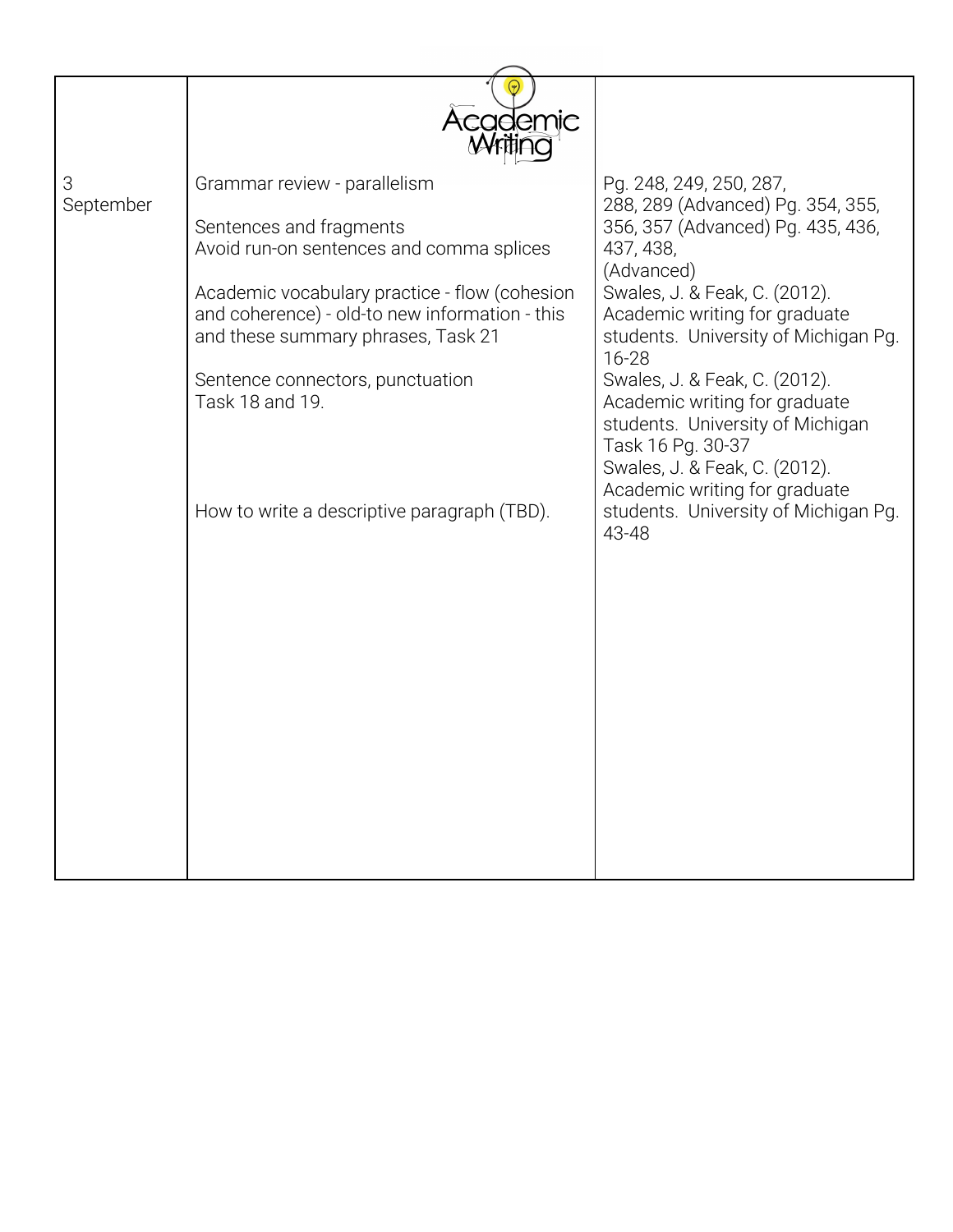

| Write a descriptive paragraph.<br>Academic writing for graduate<br>September<br>students. University of Michigan<br>Class observation guidelines and rubric.<br>Task 16 pg 38-39<br>Marulanda, N., Osorio, Y. & Lasso, D.<br>(2019). Academic Writing Reference<br>Watch a video lesson.<br>Handbook. Universidad Tecnológica<br>de Pereira. Colombia.<br>TOEFL reading practice: |
|-----------------------------------------------------------------------------------------------------------------------------------------------------------------------------------------------------------------------------------------------------------------------------------------------------------------------------------------------------------------------------------|
|                                                                                                                                                                                                                                                                                                                                                                                   |
|                                                                                                                                                                                                                                                                                                                                                                                   |
|                                                                                                                                                                                                                                                                                                                                                                                   |
|                                                                                                                                                                                                                                                                                                                                                                                   |
|                                                                                                                                                                                                                                                                                                                                                                                   |
|                                                                                                                                                                                                                                                                                                                                                                                   |
|                                                                                                                                                                                                                                                                                                                                                                                   |
|                                                                                                                                                                                                                                                                                                                                                                                   |
|                                                                                                                                                                                                                                                                                                                                                                                   |
| Purpose, method and opinion questions.                                                                                                                                                                                                                                                                                                                                            |
| The complete Guide to                                                                                                                                                                                                                                                                                                                                                             |
| TOEFL test. Reading                                                                                                                                                                                                                                                                                                                                                               |
| Practice. Pg.81-85, 89-90 (passage 5)                                                                                                                                                                                                                                                                                                                                             |
| and 91-94 (passage 1)                                                                                                                                                                                                                                                                                                                                                             |
|                                                                                                                                                                                                                                                                                                                                                                                   |
|                                                                                                                                                                                                                                                                                                                                                                                   |
|                                                                                                                                                                                                                                                                                                                                                                                   |
|                                                                                                                                                                                                                                                                                                                                                                                   |
|                                                                                                                                                                                                                                                                                                                                                                                   |
|                                                                                                                                                                                                                                                                                                                                                                                   |
|                                                                                                                                                                                                                                                                                                                                                                                   |
|                                                                                                                                                                                                                                                                                                                                                                                   |
|                                                                                                                                                                                                                                                                                                                                                                                   |
|                                                                                                                                                                                                                                                                                                                                                                                   |
|                                                                                                                                                                                                                                                                                                                                                                                   |
|                                                                                                                                                                                                                                                                                                                                                                                   |
|                                                                                                                                                                                                                                                                                                                                                                                   |
|                                                                                                                                                                                                                                                                                                                                                                                   |
|                                                                                                                                                                                                                                                                                                                                                                                   |
|                                                                                                                                                                                                                                                                                                                                                                                   |
|                                                                                                                                                                                                                                                                                                                                                                                   |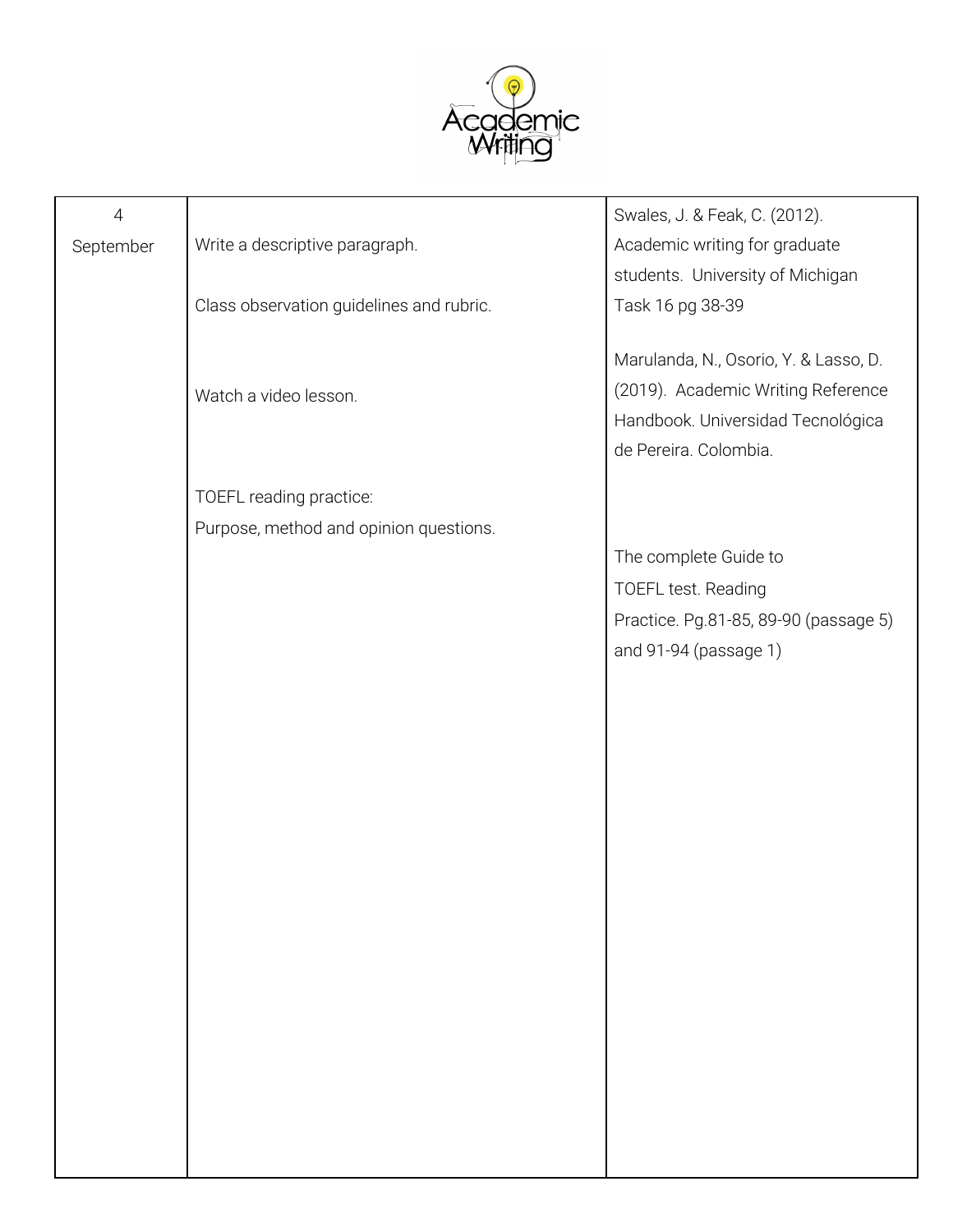|                | Academic                                                                                                                                  |                                                                                                                                                                                                                                                                                                                                                                              |
|----------------|-------------------------------------------------------------------------------------------------------------------------------------------|------------------------------------------------------------------------------------------------------------------------------------------------------------------------------------------------------------------------------------------------------------------------------------------------------------------------------------------------------------------------------|
|                |                                                                                                                                           |                                                                                                                                                                                                                                                                                                                                                                              |
| 5<br>September | Connecting sentences.<br>Language focus- stylistic features: challenging old<br>myths about writing.<br>How to write a descriptive essay. | Swales, J. & Feak, C. (2012). Academic<br>writing for graduate students.<br>University of Michigan<br>Pg. 22-25<br>Swales, J. & Feak, C. (2012). Academic<br>writing for graduate students.<br>University of Michigan<br>Pg. 27<br>Marulanda, N., Osorio, Y. & Lasso, D.<br>(2019). Academic Writing Reference<br>Handbook. Universidad Tecnológica<br>de Pereira. Colombia. |
|                |                                                                                                                                           |                                                                                                                                                                                                                                                                                                                                                                              |
|                |                                                                                                                                           |                                                                                                                                                                                                                                                                                                                                                                              |

| 6         |                                              | Swales, J. & Feak, C. (2012). Academic |
|-----------|----------------------------------------------|----------------------------------------|
| September | Paragraph structure: general to specific and | writing for graduate students.         |
|           | specific to general.                         | University of Michigan Pg. 55-60       |
|           | Task 1 and 2.                                |                                        |
|           | Write a descriptive essay.                   |                                        |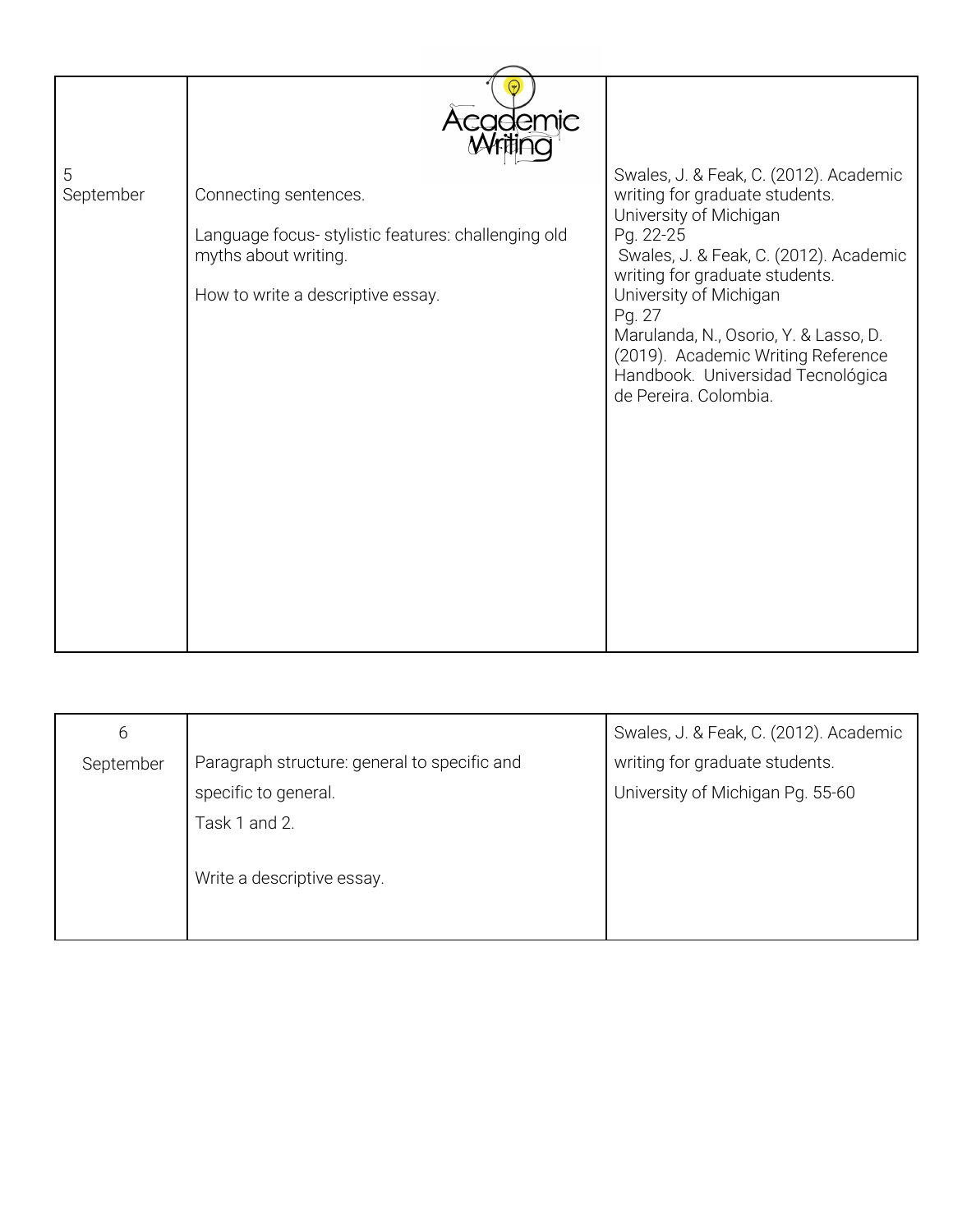| 7<br>October | Academic<br>Language focus: mid position adverbs.<br>Task 3.<br>How to write a reflective essay.<br>Write a reflective essay. | Swales, J. & Feak, C. (2012). Academic<br>writing for graduate students.<br>University of Michigan<br>Pg 103-108<br>Marulanda, N., Osorio, Y. & Lasso, D.<br>(2019).<br>Academic Writing Reference<br>Handbook. Universidad Tecnológica<br>de Pereira. Colombia. |
|--------------|-------------------------------------------------------------------------------------------------------------------------------|------------------------------------------------------------------------------------------------------------------------------------------------------------------------------------------------------------------------------------------------------------------|
| 8<br>October | Summarizing and paraphrasing: practice activity Task<br>1 and 2.                                                              | Swales, J. & Feak, C. (2012). Academic<br>writing for graduate students.<br>University of Michigan. Pg. 190 - 195.                                                                                                                                               |
|              | Plagiarism practice activity: Task 3.                                                                                         | Swales, J. & Feak, C. (2012). Academic<br>writing for graduate students.<br>University of Michigan. Pg. 196 - 198.                                                                                                                                               |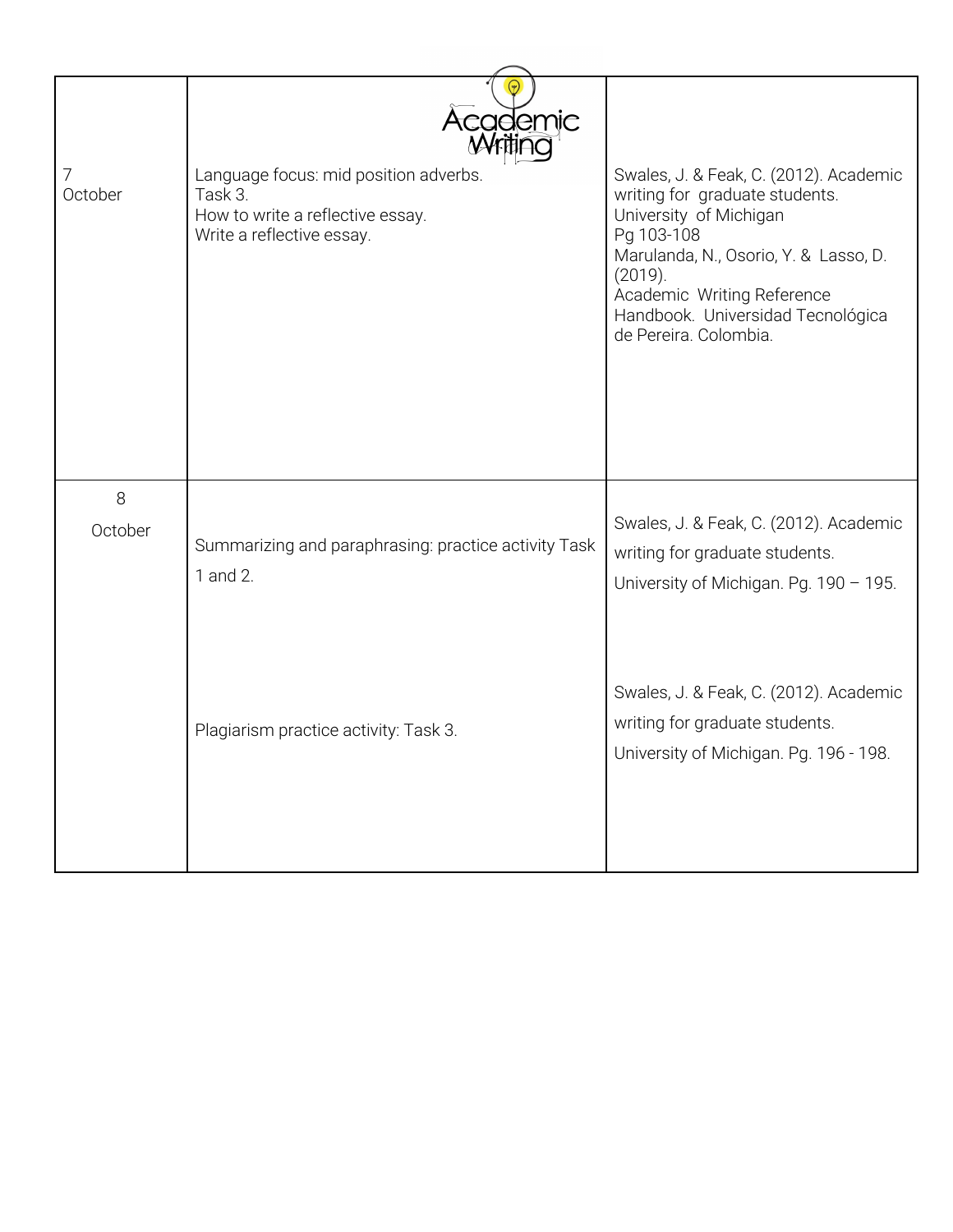|              | <b>Academic</b>                            |                                                                                                                                           |
|--------------|--------------------------------------------|-------------------------------------------------------------------------------------------------------------------------------------------|
| 9<br>October | How to write a research summary.           | Swales, J. & Feak, C. (2012). Academic<br>writing for graduate students.<br>University of Michigan Pg.196-198                             |
|              | Summarizing research articles (classwork). |                                                                                                                                           |
|              | Writing summary.                           | Marulanda, N., Osorio, Y. & Lasso, D.<br>(2019). Academic Writing Reference<br>Handbook. Universidad Tecnológica de<br>Pereira. Colombia. |
|              |                                            |                                                                                                                                           |
|              |                                            |                                                                                                                                           |
|              |                                            |                                                                                                                                           |
|              |                                            |                                                                                                                                           |
|              |                                            |                                                                                                                                           |
|              |                                            |                                                                                                                                           |
|              |                                            |                                                                                                                                           |
|              |                                            |                                                                                                                                           |
| $10$         | Feedback session - research summaries.     |                                                                                                                                           |
| October      |                                            |                                                                                                                                           |
|              |                                            |                                                                                                                                           |
|              |                                            |                                                                                                                                           |
|              |                                            |                                                                                                                                           |
|              |                                            |                                                                                                                                           |
|              |                                            |                                                                                                                                           |
|              |                                            |                                                                                                                                           |
|              |                                            |                                                                                                                                           |
|              |                                            |                                                                                                                                           |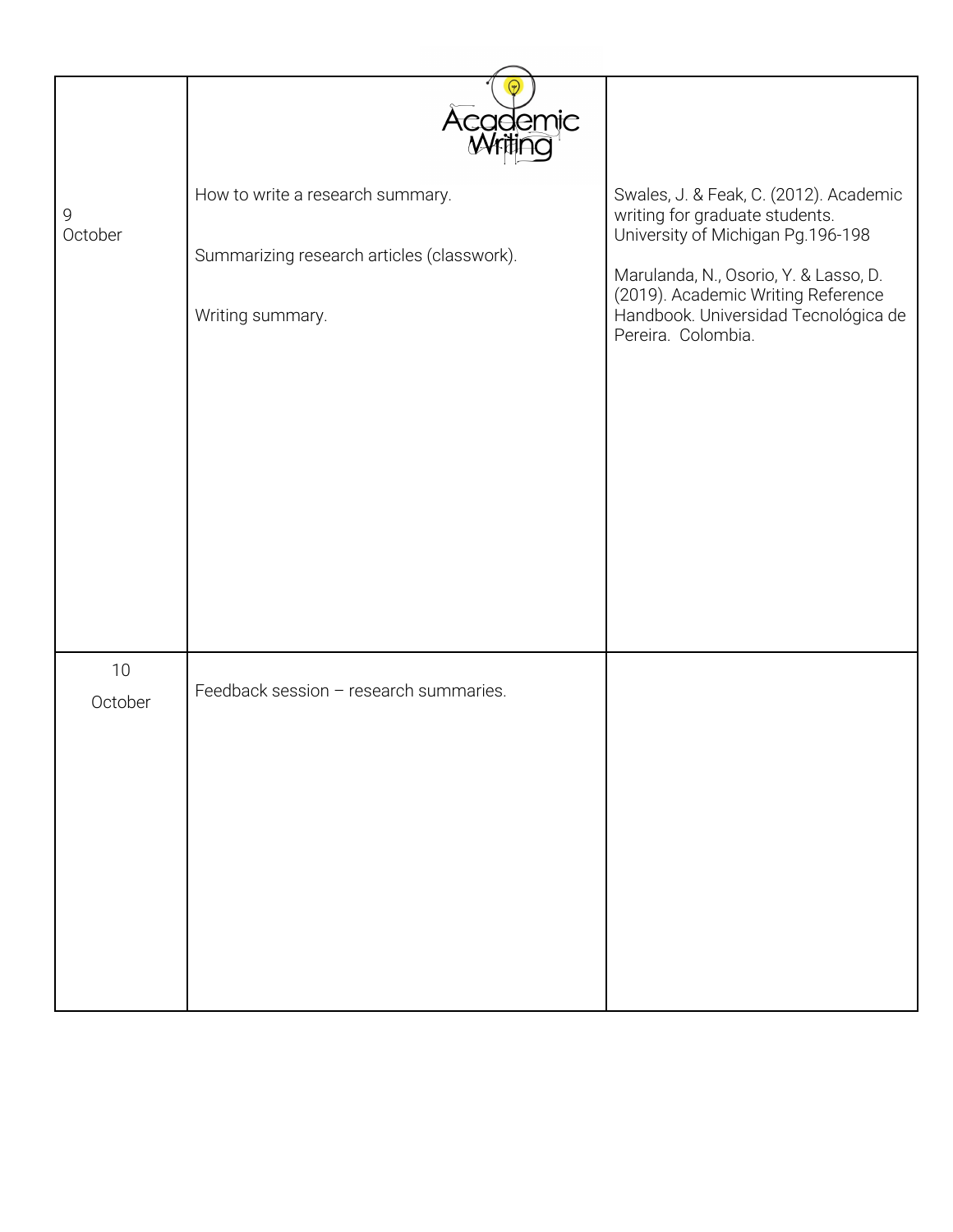| 11<br>November | Academic<br>How to write an opinion essay.<br>Opinion essay organization - facts and opinions.<br>Counter-argument and refutation. | Marulanda, N. Osorio, Y. & Lasso, D.<br>(2019). Academic Writing Reference<br>Handbook. Universidad Tecnológica de<br>Pereira. Colombia.  |
|----------------|------------------------------------------------------------------------------------------------------------------------------------|-------------------------------------------------------------------------------------------------------------------------------------------|
| 12             |                                                                                                                                    | Marulanda, N., Osorio, Y. & Lasso,                                                                                                        |
| November       | Write an opinion essay                                                                                                             | D. (2019). Academic Writing<br>Reference Handbook. Universidad<br>Tecnológica de Pereira. Colombia.                                       |
| 13<br>November | Feedback sessions and gallery walk preparation.                                                                                    |                                                                                                                                           |
| 14<br>November | Gallery walk presentations and contest.                                                                                            | Marulanda, N., Osorio, Y. & Lasso, D.<br>(2019). Academic Writing Reference<br>Handbook. Universidad Tecnológica<br>de Pereira. Colombia. |

| 15<br>December | Practice taking standardized writing tests:<br>independent and integrated tasks. | The complete guide to the TOEFL<br>reading practice test. Pg. 147-148-160-<br>161 (passage 3). |
|----------------|----------------------------------------------------------------------------------|------------------------------------------------------------------------------------------------|
|                |                                                                                  |                                                                                                |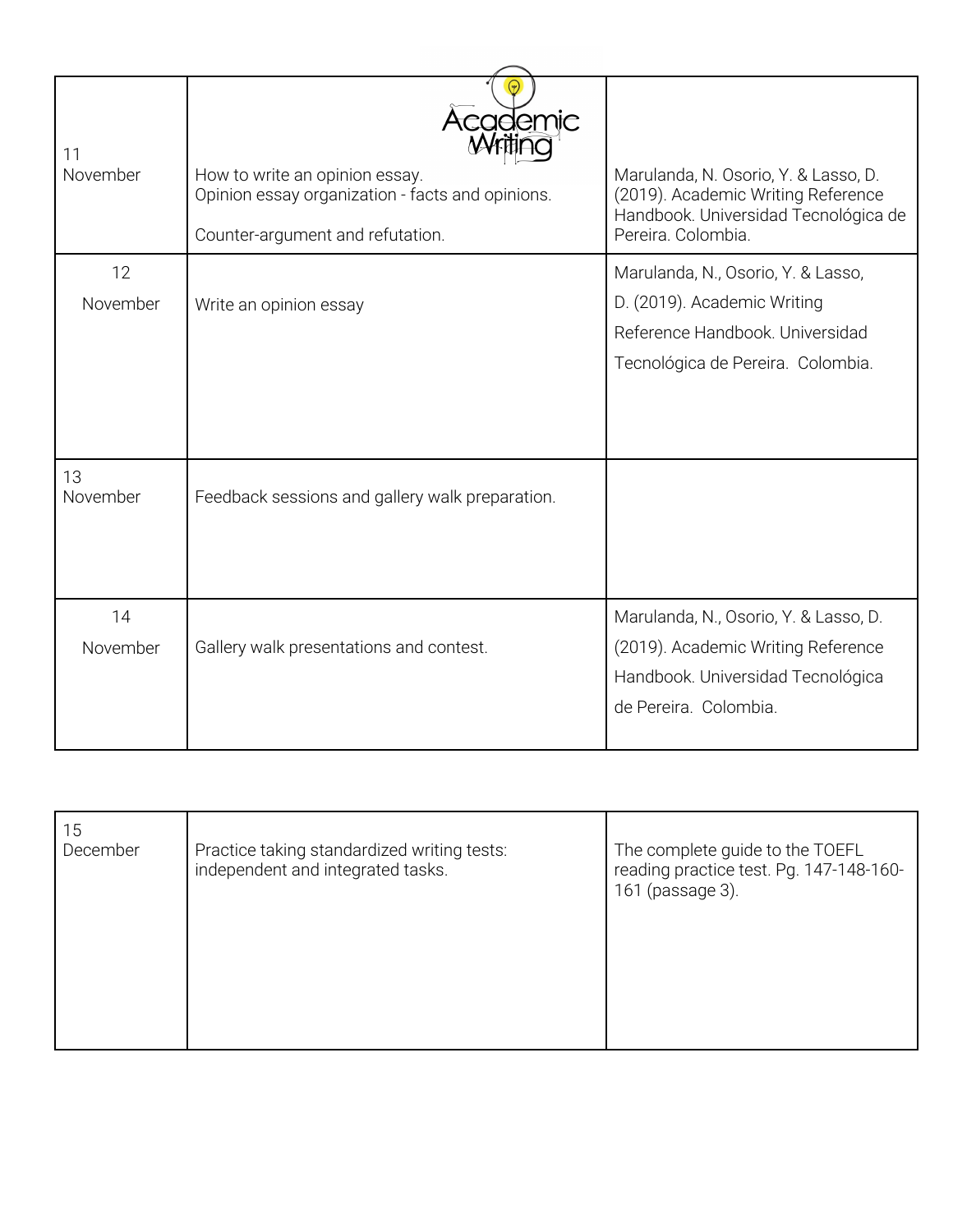| 16       | Academic<br>Alctica                   |  |
|----------|---------------------------------------|--|
| December | Feedback on TOEFL standardized tests. |  |

\* This is a tentative content scheme. All changes will be settled during the first weeks of the course.

| <b>Percentage</b> | <b>Assignment</b>     |     |
|-------------------|-----------------------|-----|
| 30%               | Product 1             | 10% |
| First term        | Essay                 | 10% |
|                   | In and out class work | 10% |
|                   | Product 2             | 20% |
| 40 %              |                       |     |
| Second term       | Essay                 | 10% |
|                   | In and out class work | 10% |
|                   |                       |     |
| 30%               | Product 3             | 20% |
| Third term        | In and out Class Work | 10% |
|                   |                       |     |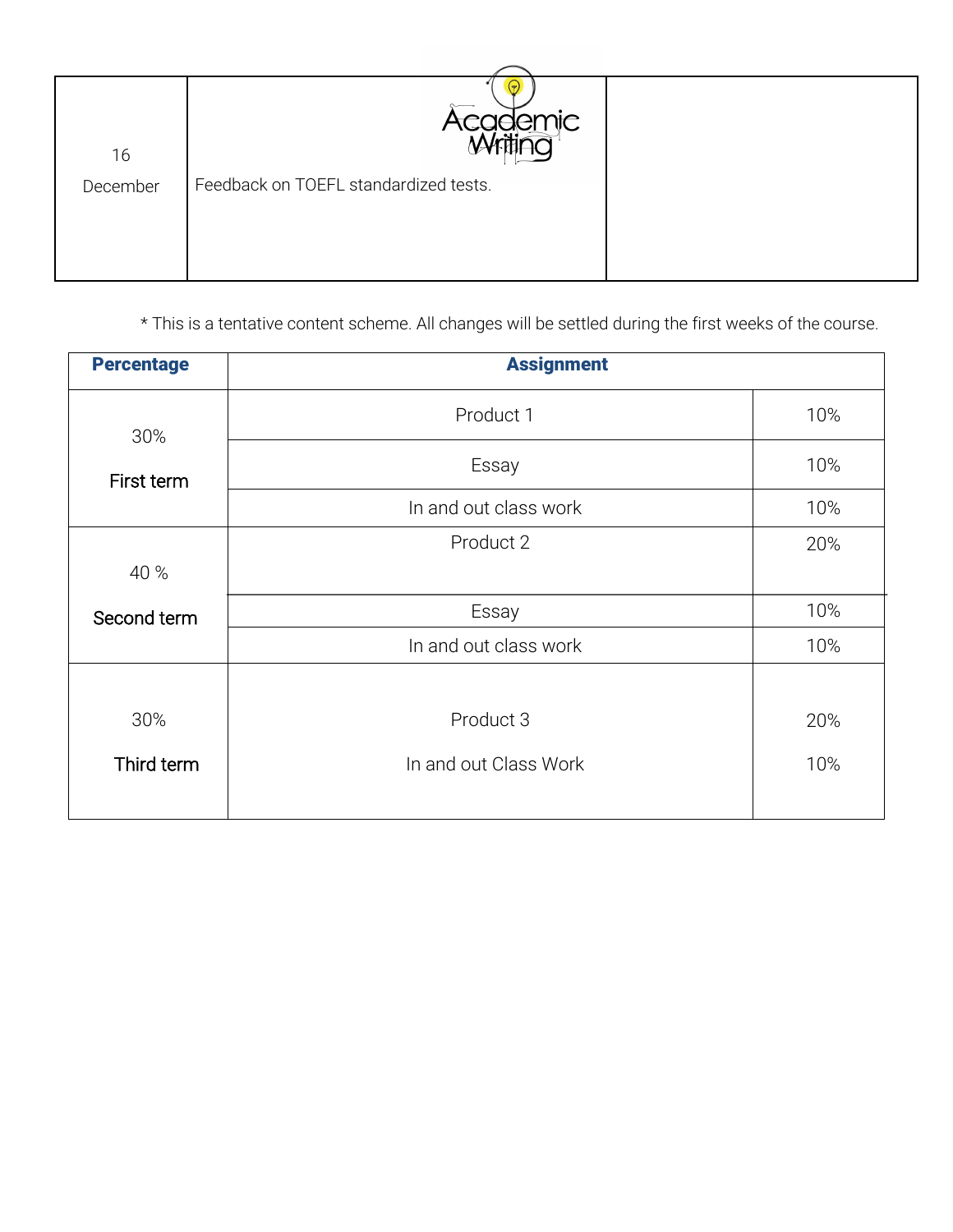

# **Bibliography**

- Adams, Lei, Rojas & Shefelbine. (2010). CALL: Content Area Language and Literacy for Academic Success in Middle and High School. California Reading and Literature Project.
- American Psychological Association. (2009). Publication manual of the American Psychological Association, 6th ed. Washington, DC: American Psychological Association.
- Bailey, S. (2011). Academic writing: A handbook for international students 3rd edition. Oxford: Routledge. New York, N.Y.
- Bergmann, L. S. (2010). Academic Research and Writing. Pearson Academic. U.S: Purdue University.
- Carter, R. & Nunan, D. (2007). The Cambridge Guide to Teaching English to Speakers of Other Languages. U.K: Cambridge University Press.
- Feak, C., & Swales, J. (2009). Telling a Research Story: Writing a Literature Review. Michigan ELT.
- Feak, C., & Swales, J. (2011). Creating Contexts: Writing Introductions across Genres. Michigan ELT. Feak, C., & Swales, J. (2012). Academic writing for graduate students. University of Michigan.
- Grabe, W. & Stoller, F. (2002). Teaching and researching reading. Great Britain: Pearson Education Limited
- Marulanda, N., L. Osorio, Y. & Lasso, D. A. (2019). Academic Writing Reference Handbook: Universidad Tecnológica de Pereira. Colombia.
- Maurer. J. (2006). General English: Applied Grammar. N.Y.: Longman.Ch.18,19.
- Marulanda, N. & Martínez, J. M. (2019). Supporting English Language Learners' Academic Writing Development Through a Systematized Assistance Model. Lenguaje, 47(2), 453-478.
- Marulanda, N. & Martínez, J, M. (2017). Improving English Language Learners´ Academic Writing: A Multi-Strategy Approach to a Multi-Dimensional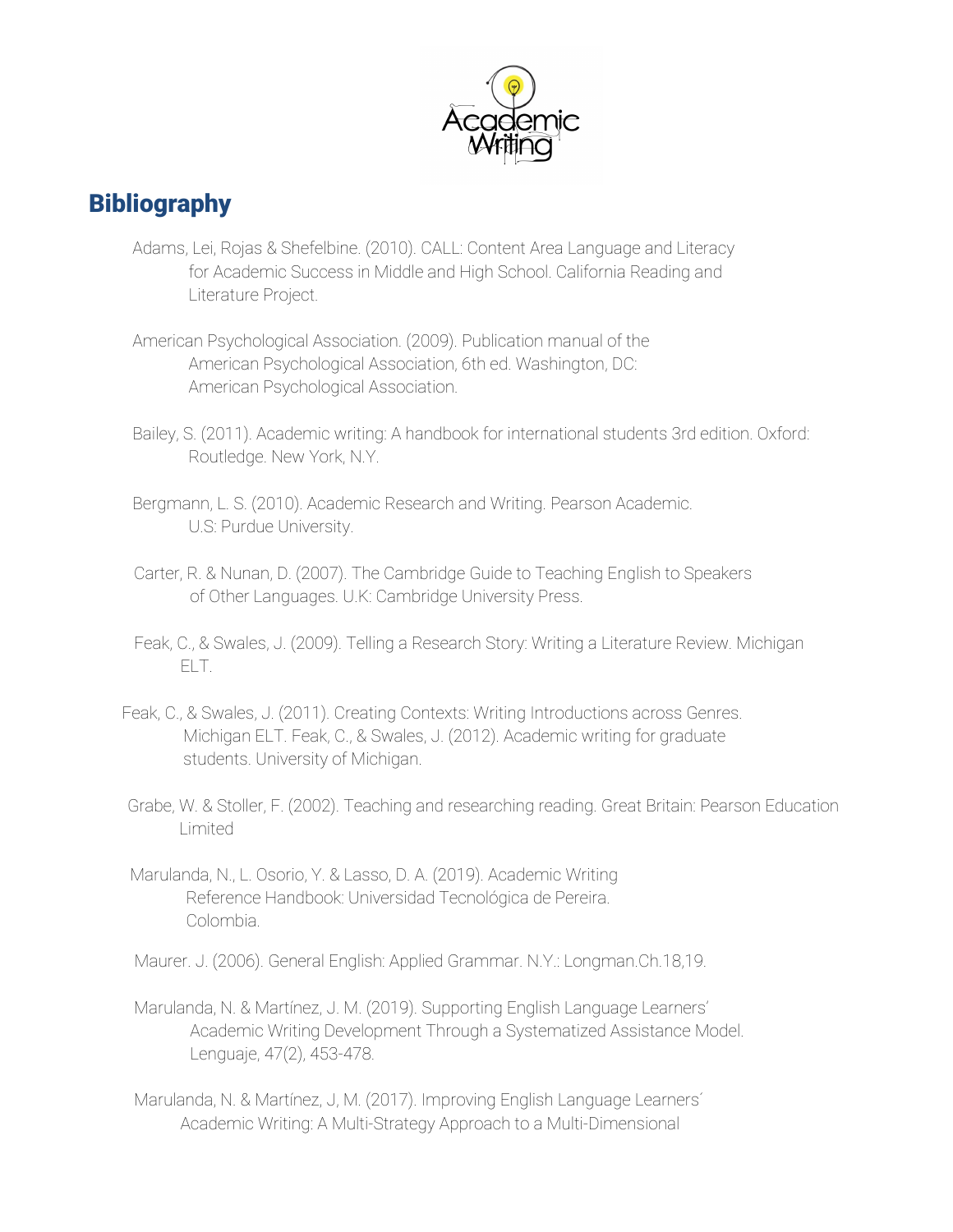

Challenge. GIST: Education and learning research journal. 14(1), January –June  $2017, 49 - 63.$ 

- Schleppegrell, M. (2004). The language of schooling: A functional Linguistic Perspective. Mahwah, New Jersey: Lawrence Erlbaum Associates.
- Swales, J., & Feak, C. (2012). Academic Writing for Graduate Students: Essential Skills and Tasks. U.S: Michigan ELT.